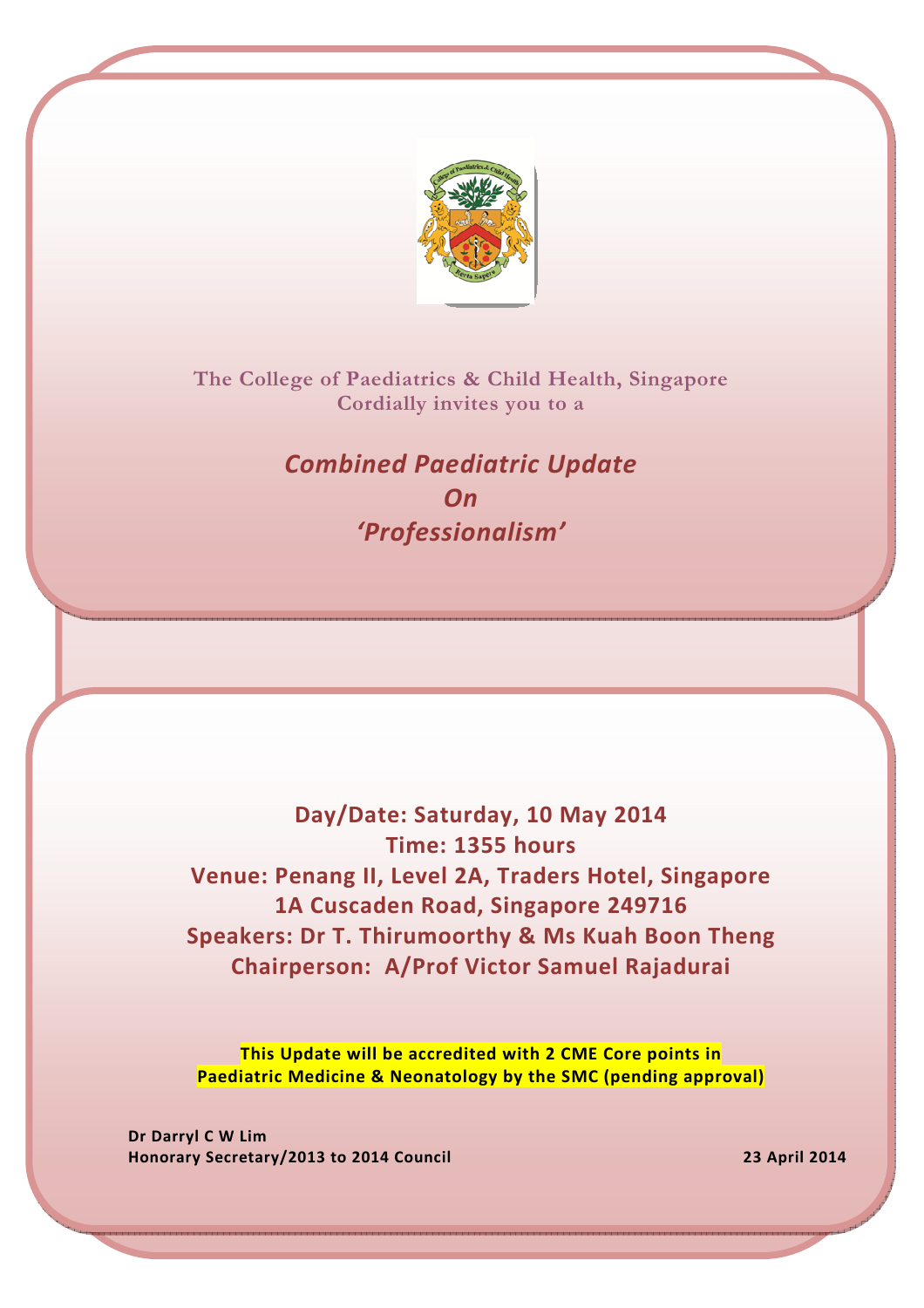#### ACCEPTED SPONSORS OF SPONSORS OF SPONSORS OF SPONSORS OF SPONSORS OF SPONSORS OF SPONSORS OF SPONSORS OF SPONSORS OF SPONSORS OF SPONSORS OF SPONSORS OF SPONSORS OF SPONSORS OF SPONSORS OF SPONSORS OF SPONSORS OF SPONSORS PROGRAMME

| 1300 hours | <b>Buffet Lunch &amp; Registration</b><br>Penang I, Level 2A, Traders Hotel, Singapore                                                                                                                                                                                                                        |
|------------|---------------------------------------------------------------------------------------------------------------------------------------------------------------------------------------------------------------------------------------------------------------------------------------------------------------|
| 1355 hours | Welcome Address - A/Prof Victor Samuel Rajadurai<br>President, CPCHS & Head and Senior Consultant<br>Department of Neonatology, KKH                                                                                                                                                                           |
| 1400 hours | 'Medical Professionalism - The Understanding, Learning &<br>Teaching'<br>Dr T. Thirumoorthy<br>Visiting Senior Consultant Dermatologist<br>Singapore General Hospital (SGH)<br>Director, Academic Programme SGH Dermatology<br>Associate Professor in Education<br>Duke-NUS Graduate Medical School Singapore |
| 1445 hours | 'Lessons for Paediatricians - Recent Trends in Medico-Legal<br><b>Cases in Singapore'</b><br><b>MsKuah Boon Theng</b><br>Director, Legal Clinic, LLC                                                                                                                                                          |
| 1530 hours | Question & Answer/Tea (Foyer Area outside Penang I &II)                                                                                                                                                                                                                                                       |
| 1600 hours | <b>Closing Address/End of Session</b>                                                                                                                                                                                                                                                                         |
| 1605 hours | 10th Annual General Meeting (AGM)                                                                                                                                                                                                                                                                             |



### REPLY FORM

#### R.S.V.P.s' are to be sent in by 3 May 2014 for catering purpose to:

 Ms Shanita Nadarajan (Secretariat) at: Tel: 6593 7805 (DID); Fax: 6593 7880 & Email: cpchs@ams.edu.sg

Combined Paediatric Update, 10 May 2014, 1355 hours - \*Please Tick Accordingly:

- □ I will attend the Lunch, Tea & Update\*
- $\Box$  I will attend the Update only\*
- I send my Apologies\*